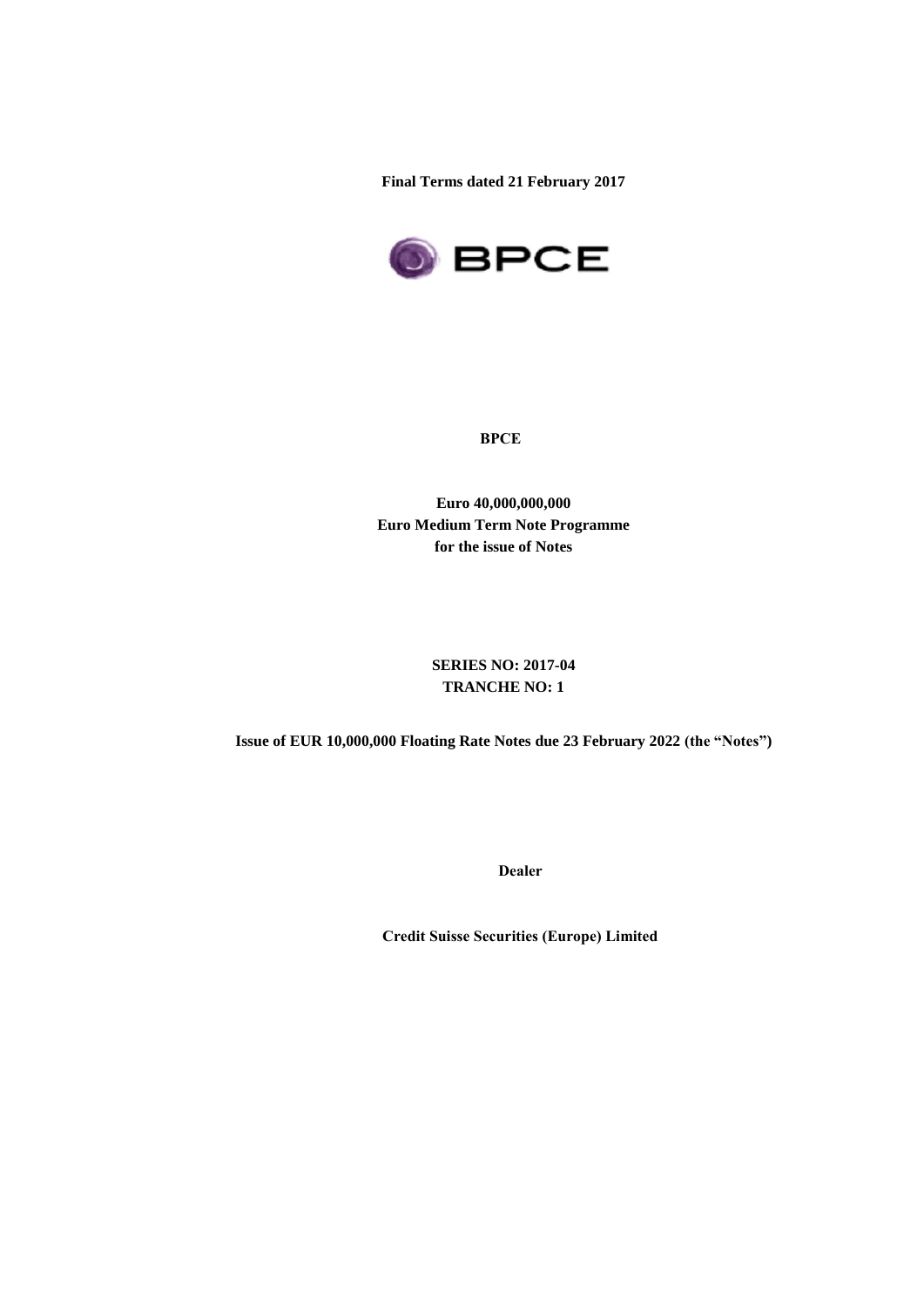### **PART A – CONTRACTUAL TERMS**

Terms used herein shall be deemed to be defined as such for the purposes of the Conditions (the "**Conditions**") set forth in the base prospectus dated 21 December 2016 which received visa n°16-595 from the *Autorité des marchés financiers* (the "**AMF**") on 21 December 2016 (the "**Base Prospectus**") and the supplements to the Base Prospectus dated 16 February 2017 which received from the AMF visa n°17-060 on 16 February 2017 (the **"Base Prospectus Supplement"**), which together constitute a base prospectus for the purposes of the Prospectus Directive.

This document constitutes the Final Terms of the Notes described herein for the purposes of Article 5.4 of the Prospectus Directive and must be read in conjunction with such Base Prospectus as so supplemented. Full information on the Issuer and the offer of the Notes is only available on the basis of the combination of these Final Terms and the Base Prospectus as so supplemented. The Base Prospectus[and the Supplement are available for viewing at the office of the Fiscal Agent or each of the Paying Agents and on the website of the AMF (www.amf-france.org) and copies may be obtained from BPCE, 50 avenue Pierre Mendès-France, 75013 Paris, France.

| 1. | Issuer:                           | <b>BPCE</b>                                                                                                                                                  |
|----|-----------------------------------|--------------------------------------------------------------------------------------------------------------------------------------------------------------|
| 2. | Series Number:<br>(i)             | 2017-04                                                                                                                                                      |
|    | Tranche Number:<br>(ii)           | $\mathbf{1}$                                                                                                                                                 |
| 3. | Specified Currency or Currencies: | Euro                                                                                                                                                         |
| 4. | Aggregate Nominal Amount:         |                                                                                                                                                              |
|    | Series:<br>(i)                    | Euro 10,000,000                                                                                                                                              |
|    | Tranche:<br>(ii)                  | Euro 10,000,000                                                                                                                                              |
| 5. | Issue Price:                      | 100 per cent. of the Aggregate Nominal Amount                                                                                                                |
| 6. | Specified Denomination(s):        | Euro 100,000                                                                                                                                                 |
| 7. | (i) Issue Date:                   | 23 February 2017                                                                                                                                             |
|    | (ii) Interest Commencement Date:  | <b>Issue Date</b>                                                                                                                                            |
| 8. | Interest Basis:                   | Three $(3)$ month Euribor + 0.40 per cent. Floating Rate<br>(further particulars specified below)                                                            |
| 9. | Maturity Date:                    | 23 February 2022                                                                                                                                             |
|    | 10. Redemption Basis:             | Subject to any purchase and cancellation or early<br>redemption, the Notes will be redeemed on the Maturity<br>Date at 100 per cent. of their nominal amount |
|    | 11. Change of Interest Basis:     | Not Applicable                                                                                                                                               |
|    | 12. Put/Call Options:             | Not Applicable                                                                                                                                               |
|    | 13. (i) Status of the Notes:      | <b>Senior Preferred Notes</b>                                                                                                                                |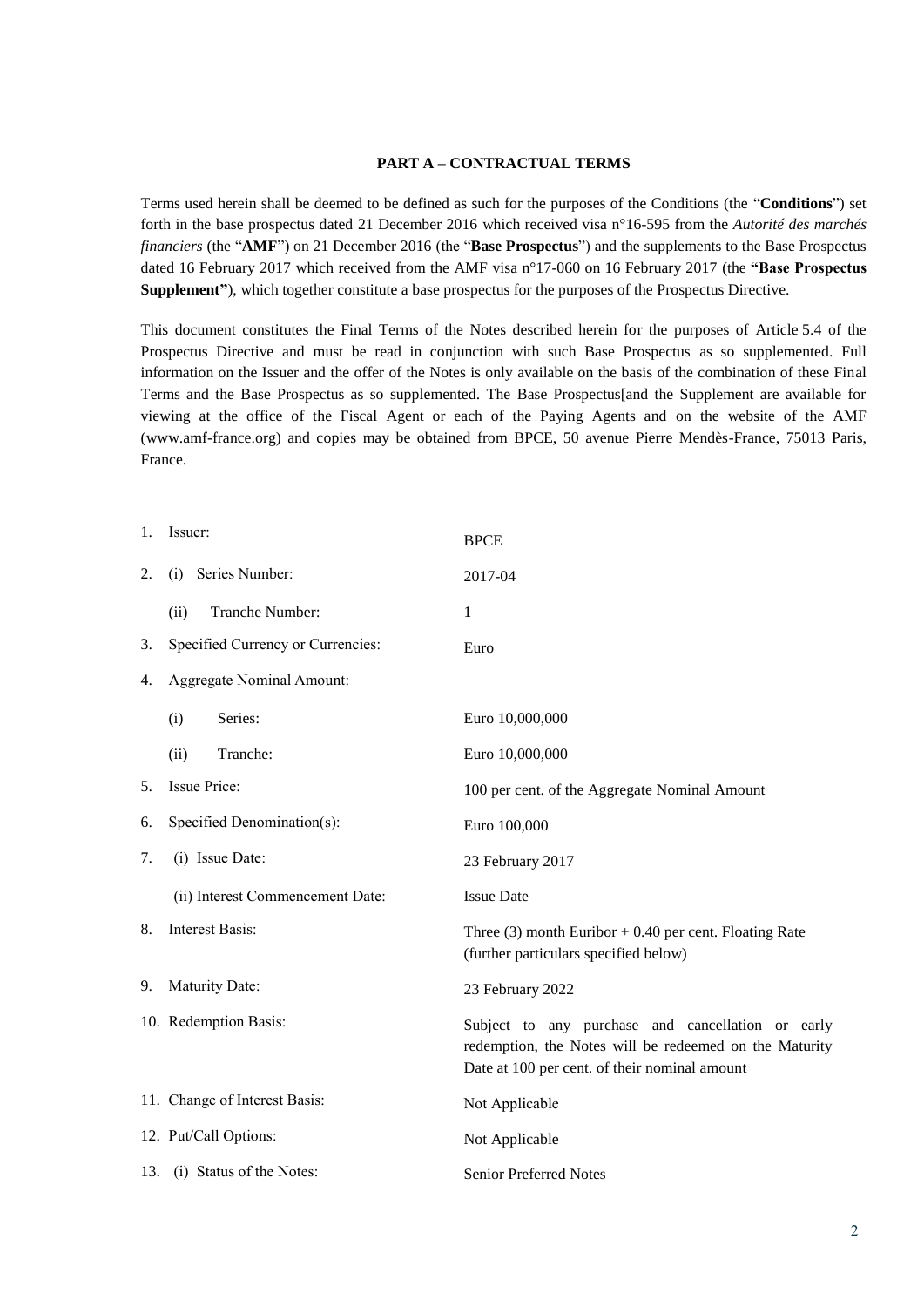|                                 | (ii) Dates of the corporate authorisations Decision of the <i>Directoire</i> of the Issuer dated 25 April |
|---------------------------------|-----------------------------------------------------------------------------------------------------------|
| for issuance of Notes obtained: | 2016 and of Roland CHARBONNEL, Director of Group                                                          |
|                                 | Funding and Investor Relations Department, dated 14                                                       |
|                                 | February 2017                                                                                             |

# **PROVISIONS RELATING TO INTEREST (IF ANY) PAYABLE**

| 14. Fixed Rate Note Provisions    |                                                                                                                                     | Not Applicable                                                                                                                                                                                                                                                                                                                  |  |
|-----------------------------------|-------------------------------------------------------------------------------------------------------------------------------------|---------------------------------------------------------------------------------------------------------------------------------------------------------------------------------------------------------------------------------------------------------------------------------------------------------------------------------|--|
| 15. Floating Rate Note Provisions |                                                                                                                                     | Applicable                                                                                                                                                                                                                                                                                                                      |  |
| (i)                               | Interest Period(s):                                                                                                                 | The period beginning on (and including) the Interest<br>Commencement Date and ending on (but excluding) the<br>First Interest Payment Date and each successive period<br>beginning on (and including) a Specified Interest Payment<br>Date and ending on (but excluding) the next succeeding<br>Specified Interest Payment Date |  |
| (ii)                              | Specified Interest Payment Dates:                                                                                                   | 23 February, 23 May, 23 August, 23 November in each<br>year, subject to adjustment in accordance with the<br>Business Day Convention set out in (iv) below                                                                                                                                                                      |  |
| (iii)                             | First Interest Payment Date:                                                                                                        | 23 May 2017                                                                                                                                                                                                                                                                                                                     |  |
| (iv)                              | <b>Business Day Convention:</b>                                                                                                     | Modified Following Business Day Convention                                                                                                                                                                                                                                                                                      |  |
| (v)                               | <b>Interest Period Date:</b>                                                                                                        | Not Applicable                                                                                                                                                                                                                                                                                                                  |  |
| (vi)                              | Business Centre(s):                                                                                                                 | Paris, TARGET                                                                                                                                                                                                                                                                                                                   |  |
|                                   | (vii) Manner in which the Rate(s) of<br>Interest is/are to be determined:                                                           | Screen Rate Determination                                                                                                                                                                                                                                                                                                       |  |
|                                   | (viii) Party responsible for calculating the<br>Rate(s) of Interest and/or Interest<br>Amount(s) (if not the Calculation<br>Agent): | Not Applicable                                                                                                                                                                                                                                                                                                                  |  |
| (ix)                              | Screen Rate Determination:                                                                                                          |                                                                                                                                                                                                                                                                                                                                 |  |
|                                   | - Reference Rate:                                                                                                                   | Three (3) month EURIBOR                                                                                                                                                                                                                                                                                                         |  |
|                                   | - Interest Determination Date:                                                                                                      | Two (2) TARGET Business Days prior to the first day of<br>each Interest Accrual Period                                                                                                                                                                                                                                          |  |
|                                   | - Relevant Screen Page:                                                                                                             | Reuters EURIBOR01                                                                                                                                                                                                                                                                                                               |  |
|                                   | - Relevant Screen Page Time:                                                                                                        | 11.00 a.m. (Brussels time)                                                                                                                                                                                                                                                                                                      |  |
| (x)                               | FBF Determination                                                                                                                   | Not Applicable                                                                                                                                                                                                                                                                                                                  |  |
| (xi)                              | ISDA Determination:                                                                                                                 | Not Applicable                                                                                                                                                                                                                                                                                                                  |  |
| (xii)                             | $Margin(s)$ :                                                                                                                       | $+0.40$ per cent. per annum                                                                                                                                                                                                                                                                                                     |  |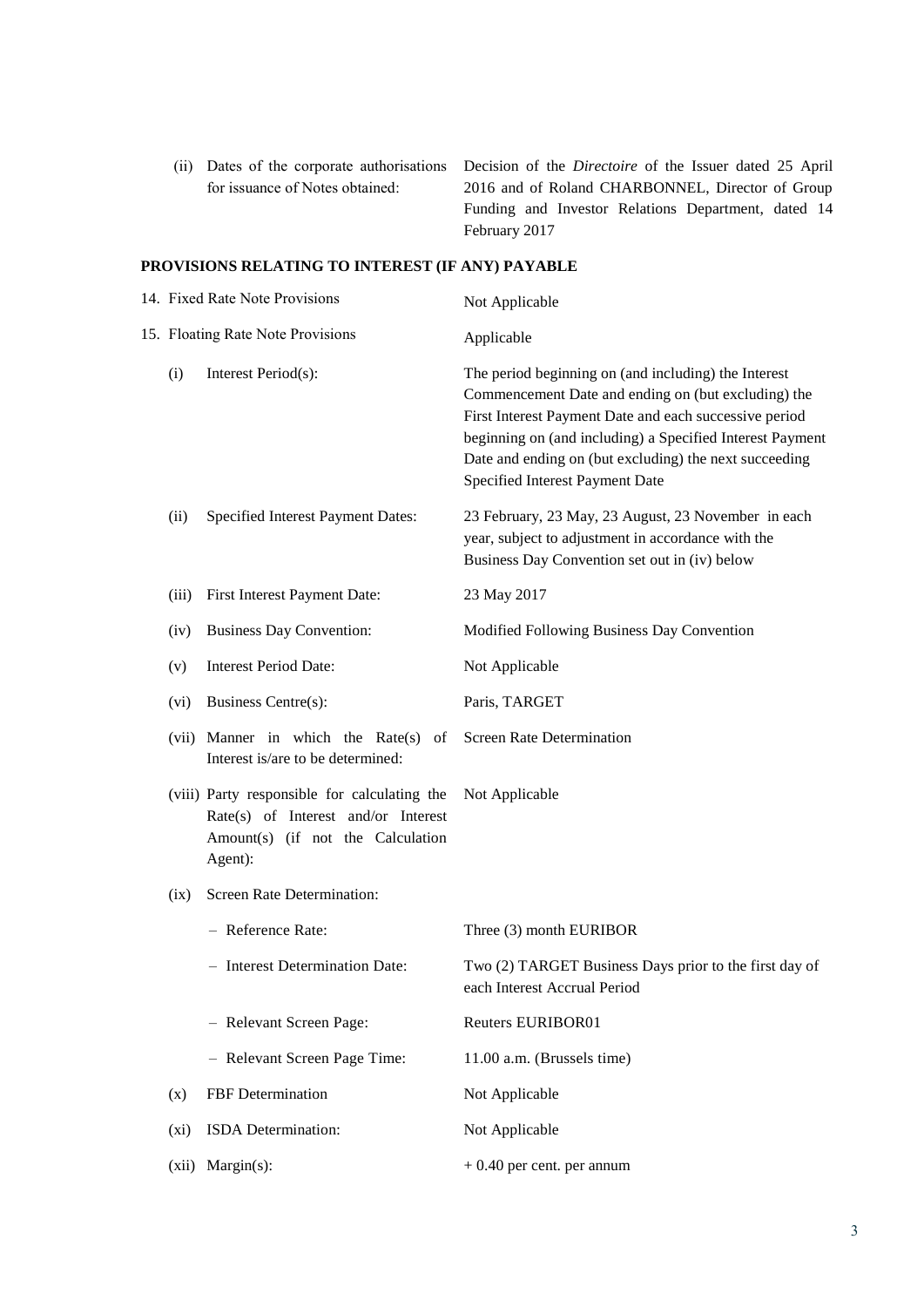| (xiii) Minimum Rate of Interest:              | Not Applicable        |
|-----------------------------------------------|-----------------------|
| (xiv) Maximum Rate of Interest:               | Not Applicable        |
| Day Count Fraction:<br>(xy)                   | Actual/360 (Adjusted) |
| 16. Zero Coupon Note Provisions               | Not Applicable        |
| 17. Inflation Linked Interest Note Provisions | Not Applicable        |

### **PROVISIONS RELATING TO REDEMPTION**

| 18. Call Option                                                                     |                                                                                                                                                                                                                                                                 | Not Applicable                                                  |  |
|-------------------------------------------------------------------------------------|-----------------------------------------------------------------------------------------------------------------------------------------------------------------------------------------------------------------------------------------------------------------|-----------------------------------------------------------------|--|
| 19. Put Option                                                                      |                                                                                                                                                                                                                                                                 | Not Applicable                                                  |  |
| 20. MREL/TLAC Disqualification Event Call<br>Option:                                |                                                                                                                                                                                                                                                                 | Not Applicable                                                  |  |
| 21. Final Redemption Amount of each Note                                            |                                                                                                                                                                                                                                                                 | Euro 100,000 per Note of Euro 100,000 Specified<br>Denomination |  |
| 22. Inflation Linked Notes - Provisions relating<br>to the Final Redemption Amount: |                                                                                                                                                                                                                                                                 | Not Applicable                                                  |  |
| 23. Early Redemption Amount                                                         |                                                                                                                                                                                                                                                                 |                                                                 |  |
| (i)                                                                                 | Early Redemption Amount(s) of each<br>Senior Preferred Note payable on<br>redemption upon the occurrence of a<br>Withholding Tax Event (Condition<br>6(i)(i)), a Gross-Up Event (Condition<br>6(i)(ii)) or for illegality (Condition<br>$6(1)$ :                | Euro 100,000 per Note of Euro 100,000 Specified<br>Denomination |  |
| (ii)                                                                                | Early Redemption Amount(s) of each<br>Senior Non-Preferred Note payable on<br>redemption upon the occurrence of an<br>MREL/TLAC Disqualification Event<br>(Condition $6(g)$ ) or a Withholding Tax<br>Event (Condition $6(i)(i)$ ):                             | Not Applicable                                                  |  |
| (iii)                                                                               | Early Redemption Amount(s) of each<br>Subordinated<br>Note<br>payable<br>on<br>redemption upon the occurrence of a<br>Capital Event (Condition 6(h), a<br>Withholding Tax Event (Condition<br>6(i)(i) or a Tax Deductibility Event<br>(Condition $6(i)(iii)$ ): | Not Applicable                                                  |  |
|                                                                                     |                                                                                                                                                                                                                                                                 |                                                                 |  |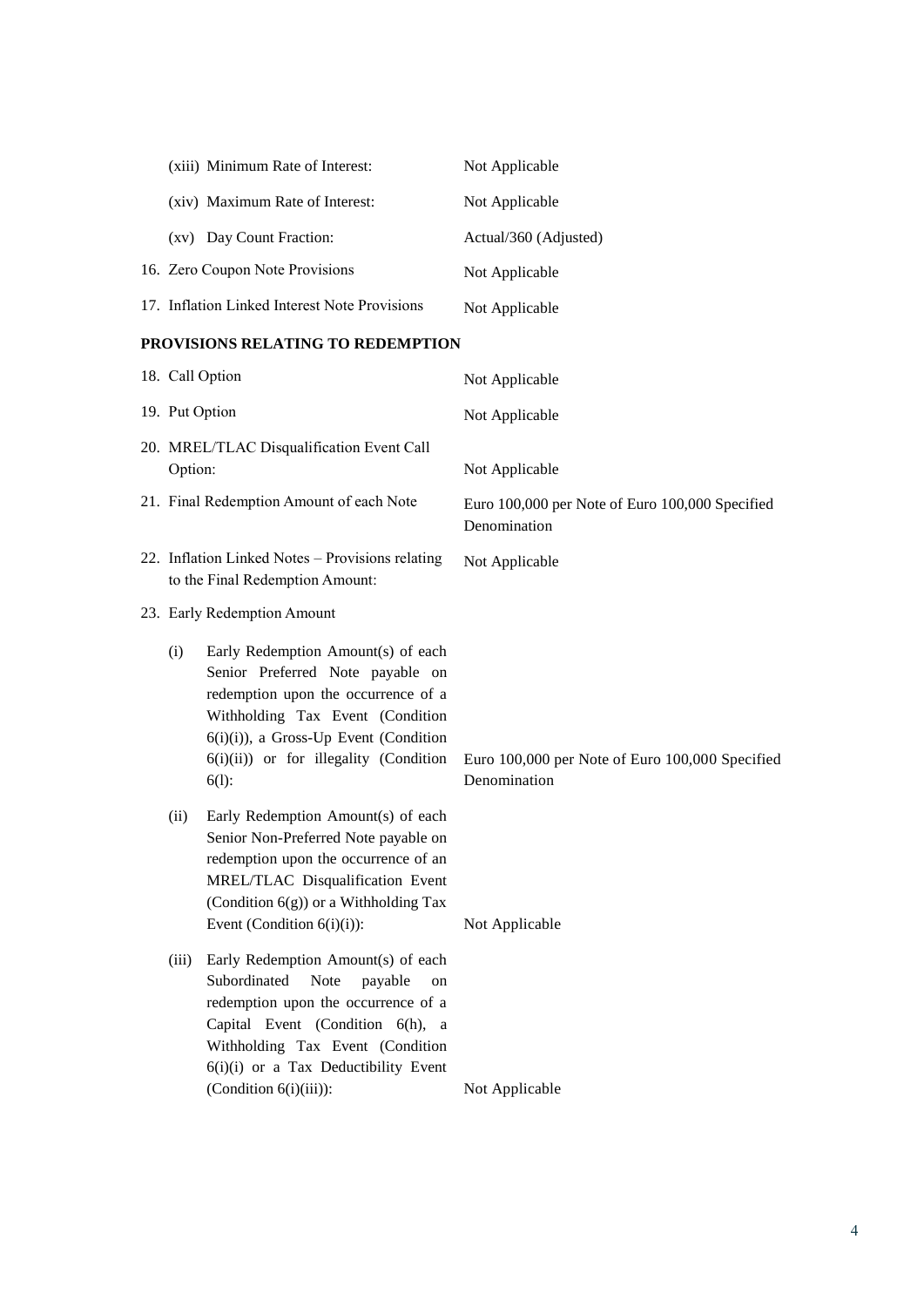|                                            | (iv) | Early Redemption Amount(s) of each<br>Note payable on redemption upon the<br>occurrence of an Event of Default<br>(Condition 9): | Euro 100,000 per Note of Euro 100,000 Specified<br>Denomination |
|--------------------------------------------|------|----------------------------------------------------------------------------------------------------------------------------------|-----------------------------------------------------------------|
|                                            | (v)  | Redemption for taxation<br>reasons<br>permitted on days others than Interest<br>Payment Dates (Condition $6(i)$ ):               | N <sub>0</sub>                                                  |
|                                            | (vi) | Unmatured Coupons to become void<br>upon early redemption (Materialised<br>Bearer Notes only) (Condition 7(f)):                  | Not Applicable                                                  |
| GENERAL PROVISIONS APPLICABLE TO THE NOTES |      |                                                                                                                                  |                                                                 |
|                                            |      | 24. Form of Notes:                                                                                                               | Dematerialised Notes                                            |
|                                            | (i)  | Form of Dematerialised Notes:                                                                                                    | Bearer form <i>(au porteur)</i>                                 |

- (ii) Registration Agent: Not Applicable
- (iii) Temporary Global Certificate: Not Applicable
- (iv) Applicable TEFRA exemption: Not Applicable

25. Financial Centre(s): France, TARGET 26. Talons for future Coupons or Receipts to be attached to Definitive Notes (and dates on which such Talons mature): No 27. Details relating to Instalment Notes: amount of each instalment, date on which each payment is to be made: Not Applicable 28. Redenomination provisions: Not Applicable 29. Purchase in accordance with Article L.213-1 A and D.213-1 A of the French Code monétaire et financier: Applicable 30. Consolidation provisions: Not Applicable 31. Waiver of Set-Off : Applicable 32. *Masse*: Contractual *Masse* shall apply Name and address of the Representative: The initial Representative will be: MCM AVOCAT, Selarl d'avocats interbarreaux inscrite au Barreau de Paris 10, rue de Sèze 75009 Paris France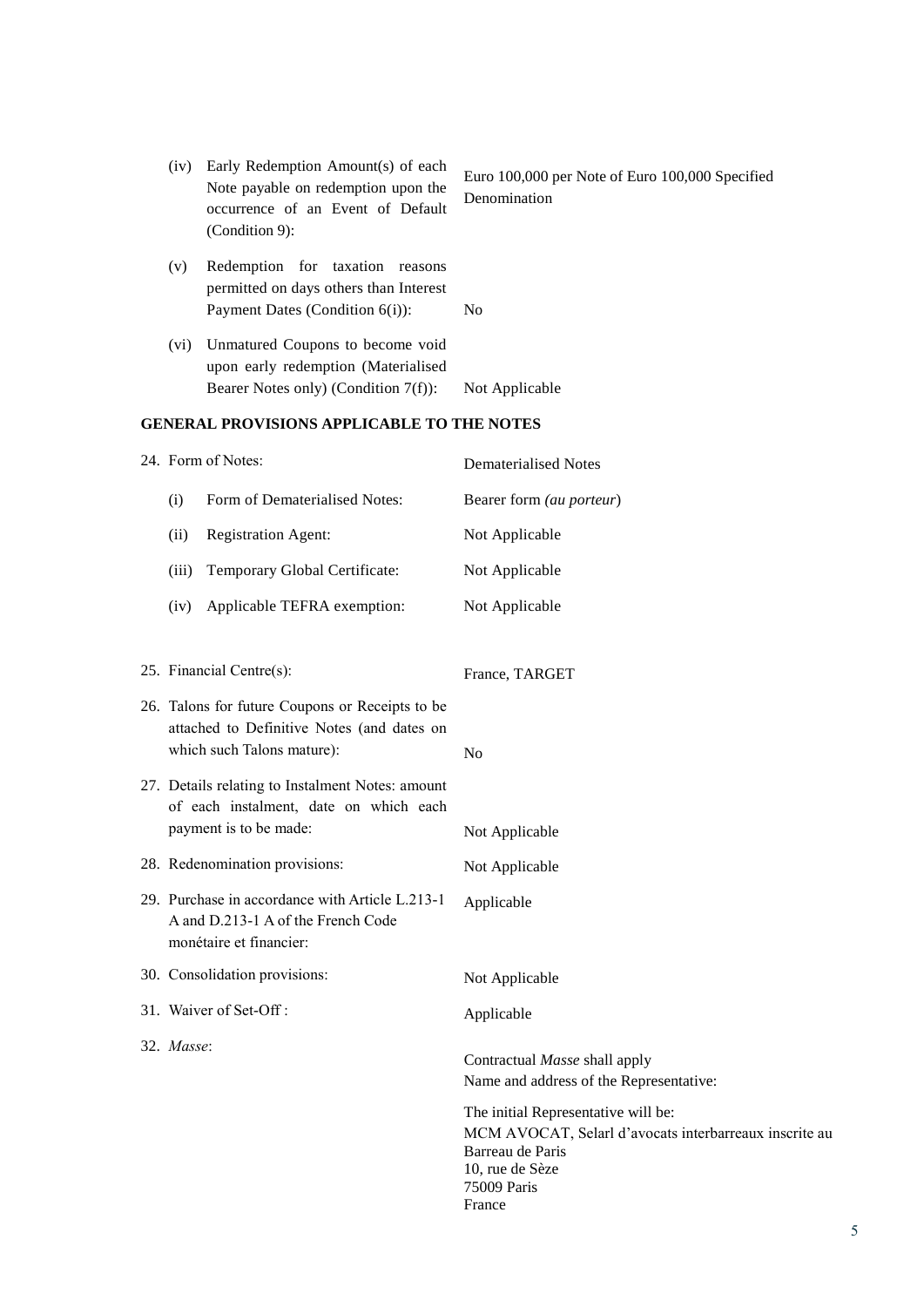Represented by Maître Antoine Lachenaud, Co-gérant – associé

Name and address of the alternate Representative: Maître Philippe Maisonneuve Avocat 10, rue de Sèze 75009 Paris France

The Representative will receive a remuneration of Euro 2,000 (excluding VAT) per year.

# **RESPONSIBILITY**

The Issuer accepts responsibility for the information contained in these Final Terms.

Signed on behalf of BPCE

Duly represented by:

Roland CHARBONNEL, Director of Group Funding and Investor Relations Department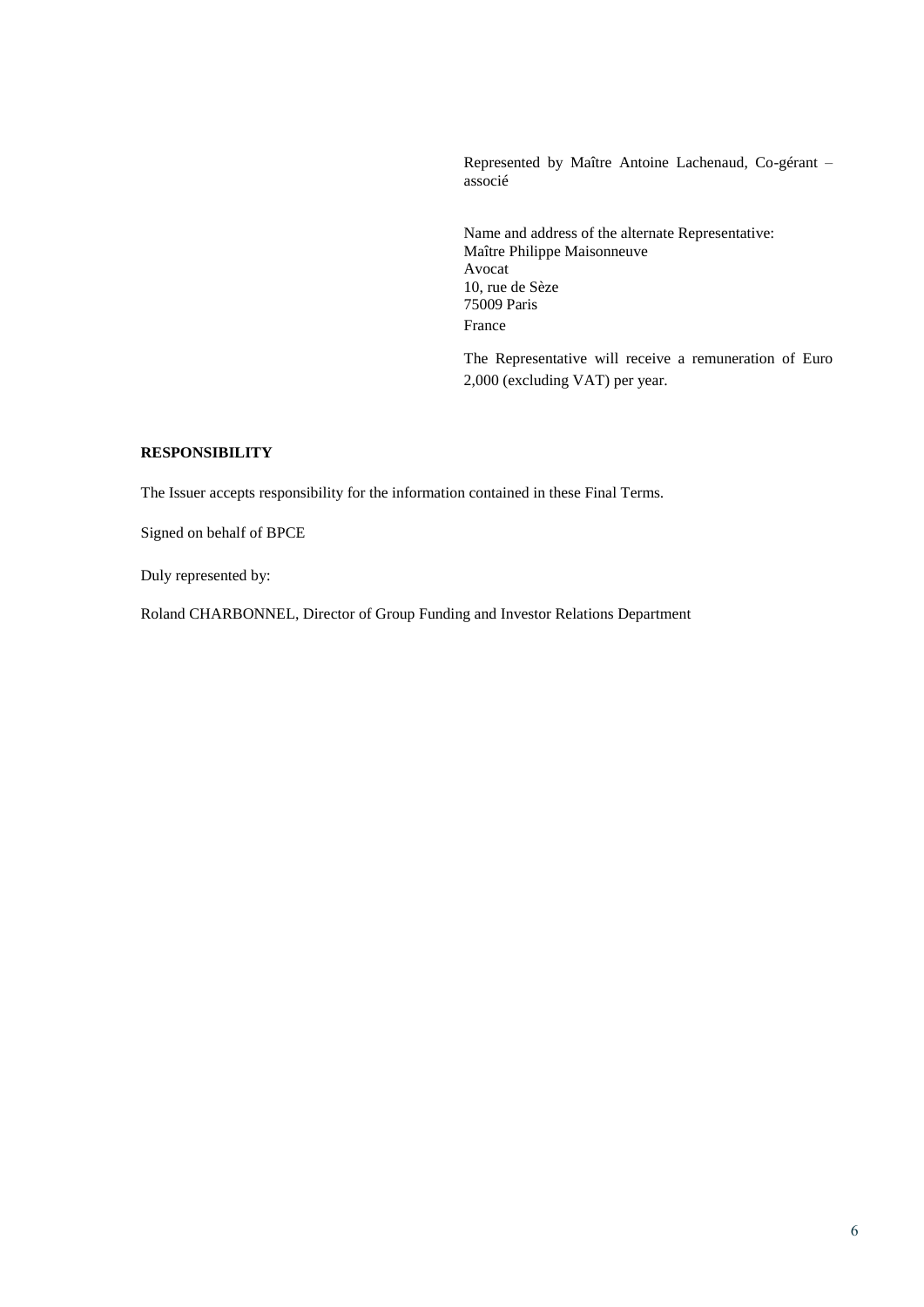#### **PART B – OTHER INFORMATION**

### **1. LISTING AND ADMISSION TO TRADING**

(i) Listing and Admission to trading: Application has been made by the Issuer (or on its behalf) for the Notes to be listed and admitted to trading on Euronext Paris with effect from the Issue Date. (ii) Estimate of total expenses related to admission to trading: Euro 3850

# **2. RATINGS**

Ratings: Not Applicable

### **3. INTERESTS OF NATURAL AND LEGAL PERSONS INVOLVED IN THE ISSUE**

"Save as discussed in "Subscription and Sale", so far as the Issuer is aware, no person involved in the offer of the Notes has an interest material to the offer."

## **4. OPERATIONAL INFORMATION**

|     | ISIN:         |                                                                                                              | FR0013238722             |
|-----|---------------|--------------------------------------------------------------------------------------------------------------|--------------------------|
|     | Common Code:  |                                                                                                              | 156910953                |
|     | Depositaries: |                                                                                                              |                          |
|     | (i)           | Euroclear France to act as Central<br>Depositary:                                                            | Yes                      |
|     |               | (ii) Common Depositary for Euroclear<br>and Clearstream:                                                     |                          |
|     |               |                                                                                                              | No                       |
|     |               | Any clearing system(s) other than<br>Euroclear and Clearstream and the<br>relevant identification number(s): | Not Applicable           |
|     | Delivery:     |                                                                                                              | Delivery against payment |
|     |               | Names and addresses of additional<br>Paying Agent(s) (if any):                                               | Not Applicable           |
| 10. |               | <b>DISTRIBUTION</b>                                                                                          |                          |
|     | (i)           | Method of distribution:                                                                                      | Non-syndicated           |
|     | (ii)          | If syndicated:                                                                                               |                          |
|     | (A)           | Names of Managers:                                                                                           | Not Applicable           |
|     | (B)           | Stabilising Manager(s) if any:                                                                               | Not Applicable           |